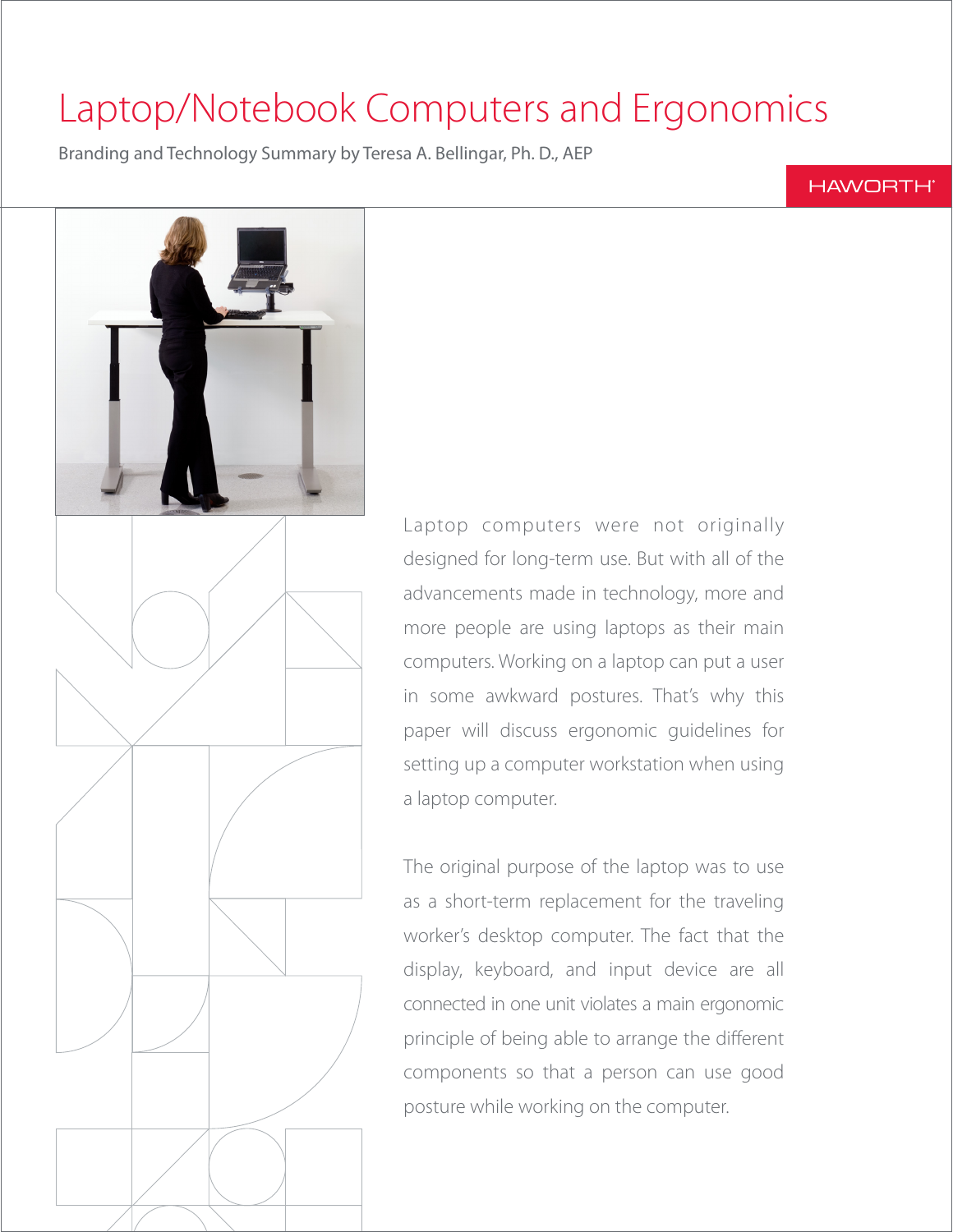Basically, since the keyboard and the monitor are attached to each other, if the keyboard is in the correct position for the user, the screen is not. If the screen is in the correct position, the keyboard is not. Additionally, keyboards on laptops can be 25 percent smaller than standard-size keyboards, causing some individuals to work with awkward hand and wrist postures.

Laptops allow flexibility to work from a variety of locations, however, it also means that more and more people can be found hunched over their laptops working in poor postures. When working on a laptop computer, you should always try and follow the guidelines for ergonomically setting up a computer workstation.

Some advanced laptop and notebook computers have detachable screens, allowing the independent adjustment of both the monitor and the keyboard making it very similar to a desktop computer. Below are some guidelines to follow to help users achieve greater comfort using a traditional laptop computer.

## **Short-Term Users**

- A trade-off will most likely need to be made between poor neck and head posture or poor hand and wrist posture. Being that the neck/head position is controlled by a larger muscle group, it is often better to have good hand/wrist posture than neck/ head posture.
- It's important to sit in as comfortable a chair as possible.
- The laptop should be positioned so that the hands and wrists are straight with the elbows at one's sides. Hands should be at or slightly below elbow height.
- The screen should be angled so it can be viewed with the least neck deviation and with the least amount of glare.

## **Long-Term Users**

#### *Option one:*

- The laptop can be placed at a height that allows the screen to be viewed without bending the neck. A good rule of thumb is to have the first line of type at the same level or slightly below the eyes. The user will most likely have to place the laptop on a monitor riser or pedestal to get it at the correct height.
- The laptop should be positioned at a viewing distance of 16 to 30 inches directly in front of the user — just as a desktop monitor should be.
- An external keyboard and input device can be attached to the laptop and positioned so that the hands and wrists are straight with the elbows at one's sides. Hands should be at or slightly below elbow height.
- A document holder can be positioned directly next to the monitor to hold documents while the user is working from them.

#### *Option two:*

- The laptop can be plugged into a docking station and used as a hard drive. A full-size monitor, keyboard, and input device can be connected to the docking station. If the laptop has a screen smaller than 15 inches, this is a better option because it will be less difficult to view the screen.
- A word of caution: If the monitor is placed on top of the docking station, make sure that it is not too high. A good rule of thumb is to have the first line of type at the same level or slightly below the eyes.
- The desktop monitor should be positioned at a viewing distance of 16 to 30 inches in front of the user.
- The keyboard and input device should be positioned on the worksurface so that the hands and wrists are straight with the elbows at one's sides. Hands should be at or slightly below elbow height.
- A document holder can be positioned directly next to the monitor to hold documents while the user is working from them.